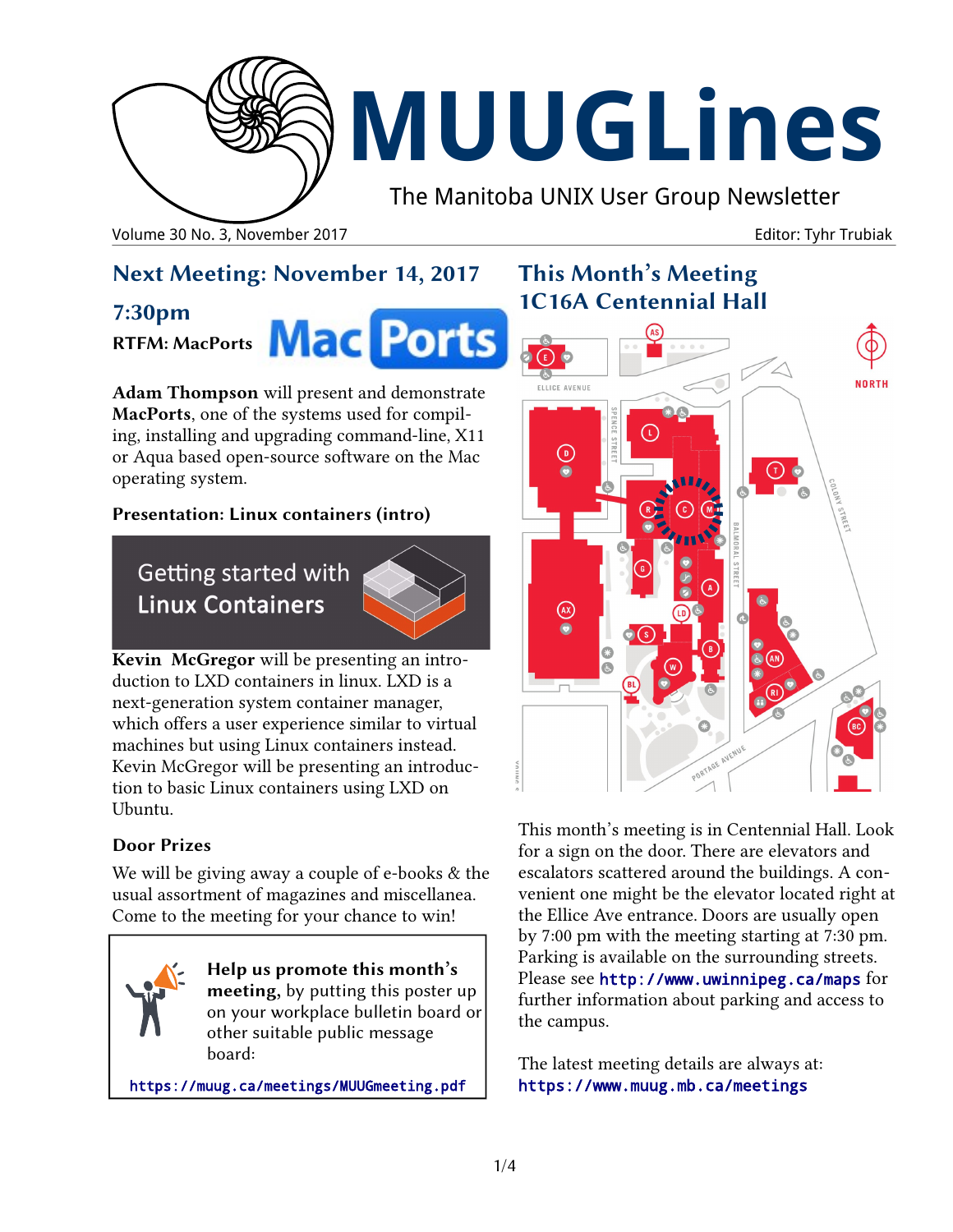## **2017-2018 MUUG Board Elections**

#### *Adam Thompson, Nomination Committee Chair*

Every November, the group holds its Annual General Meeting. The main goals of the meeting are to elect the new board, and to pass any special resolutions, if required. The Board may consist of up to nine (9) people.

The following 8 members are allowing their names to stand for re-election:

#### **Trevor Cordes**

Owner - Tecnopolis Enterprises

Trevor Cordes (B.Sc. CompSci) has owned and operated Tecnopolis Enterprises, a computer VAR, programming and consultancy company, since 1999. Linux and FOSS have been the keystone of Tecnopolis since inception, embodied in their flagship do-everything appliances for small business. Trevor was President of the Atari ST User's Group for four years, between 1995-1999. He prefers Fedora and Perl.

#### **Gilbert Detillieux**

Systems Analyst - University of Manitoba

Gilbert Detillieux has been working with UNIX as a programmer, system administrator, and trainer since 1980. He worked as a computer consultant specializing in UNIX, from 1983 to 1989, and is currently working as a Systems Analyst for the University of Manitoba's Department of Computer Science, where's he's worked since 1989, installing, supporting and upgrading the department's network and UNIX server infrastructure. He was co-founder and past president of the Technical UNIX User Group (now MUUG), and has been an active member of the MUUG board ever since.

#### **Kevin McGregor**

Systems Administrator - City of Winnipeg

Kevin McGregor provides server, platform and infrastructure support in the City of Winnipeg's Information Systems Department. After having briefly used UTS on an Amdahl mainframe in university in the mid-80s, he dabbled in Coherent and then converted to Linux and OpenBSD. He has been a member of MUUG since the early 90s, edited the group's newsletter for a number of years, presented various topics at MUUG meetings and has served on the board for the majority of his membership.

#### **Katherine Scrupa**

LAN Administrator II - Steinbach Credit Union

Katherine has been a member of MUUG since 2006, during which she has been using Linux at home. Her educational pursuits in Computer Science led her to a Network Technology CCNA (Hons.) program at Red River College in 2010, with an emphasis on networking and system administration. Katherine's current work comprises of root cause analysis, configuration management, automation, and containers.

#### **Adam Thompson**

Senior Systems Administrator - Avant Systems Group

Adam first unknowingly used UNIX in 1988, while playing NetHack on the QNX BBS in Ottawa, which gave him a huge advantage the first time he encountered vi(1)! He first ran into UNIX professionally in 1990, and started using Linux in 1991. Adam is the author of several termcap(5) and terminfo(5) entries, deployed the first crossplatform, public, networked instantmessaging system in Manitoba, and installed the first Unix-Ware system in Manitoba. He has developed several UNIX/Linux courses, and has also taught RDBMS administration. Adam has been a member of MUUG since 1995, and a board member for over a decade. Adam currently attempts to make multiple versions of Linux, Windows, Solaris and BSD all play together nicely, in between working on customer installations of Atlassian software and making virtualization environments do his bidding.

#### **Tyhr Trubiak**

Systems Administrator - Thorkelson Consulting

Tyhr Trubiak has been a member of MUUG since 2013. He manages a mix of Red Hat/CentOS and OpenSUSE servers within VMWare, as well as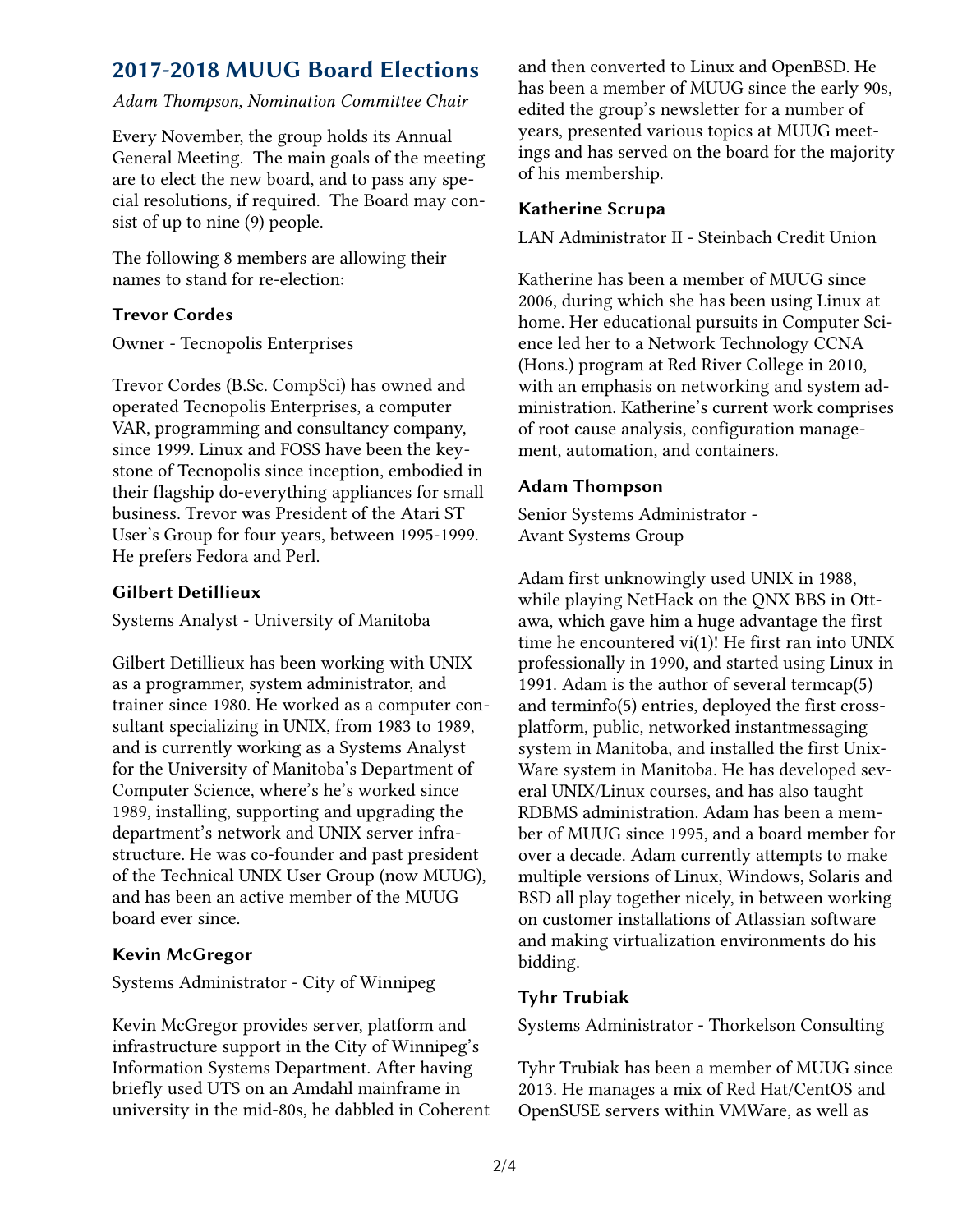some Windows and Cisco devices. His first exposure to UNIX was when he received his B.Sc. CompSci at the University of Manitoba, which he found similar to his first love - the Commodore Amiga. He hasn't found a desktop distro he's liked enough to remain loyal to since, but is currently testing Elementary OS on his laptop. He has enjoyed 2D node-based digital compositing in the past (Blackmagic Fusion, formerly known as Eyeon Fusion), acting and anything Jeep related.

#### **Brad Vokey**

Owner - Fortress Software

Brad is the owner of Fortress Software Inc. And the creator of the Matchmaker Fundraiser (aka "Matchomatics" - a fundraiser that provides compatibility lists for millions of students across Canada and the US). Brad started the company in 1985 using Apple ][ computers and 6502 machine language. Then switched to 68000 machine language on Atari ST computers in 1986 and then to C on Atari TT030 computers soon after. The original C program and Atari TT030 computers are still very much alive and in use to this day! In 2004, Brad started using Linux on Tecnopolis servers, and joined MUUG in 2006. He previously served on the board of the Atari ST Users Group (STUG) and became a board member of MUUG in 2011. He has been keeping our finances in order as your MUUG treasurer since 2013.

#### **Wyatt Zacharias**

Unix/Linux and Network Administrator - Manitoba Blue Cross

Wyatt Zacharias is a system administrator at Manitoba Blue Cross. He manages a mix of Red-Hat Linux and HP-UX servers, as well as Cisco routing and switching gear and enterprise firewall appliances. Wyatt has been president of MUUG for the previous three years, and served as vice-president the year before that. Wyatt graduated from Red-River college in 2014, and is a RedHat certified engineer.



### **KRACK Attack!**

Serious flaw in WPA2 protocol lets attackers intercept passwords and much more.

Researchers have discovered a key flaw in the WPA2 WiFi encryption protocol that could allow hackers to intercept your credit card numbers,



passwords, photos and other sensitive information. The flaws, dubbed "Key Reinstallation Attacks," or "Krack Attacks," are in the WiFi standard and not specific products. That means that just about every router, smartphone and PC out there could be impacted, though attacks against Linux and Android 6.0 or greater devices may be "particularly devastating," according to KU Leuven University's Mathy Vanhoef and Frank Piessens, who found the flaw.

Here's how it works. Attackers find a vulnerable WPA2 network, then make a carbon copy of it and impersonate the MAC address, then change the WiFi channel. This new, fake network acts as a "man in the middle," so when a device attempts to connect to the original network, it can be forced to bypass it and connect to the rogue one. Normally, WPA2 encryption requires a unique key to encrypt each block of plain text. However, the hack described in the Krack Attack paper forces certain implementations of WPA2 to reuse the same key combination multiple times. The problem is made worse by Android and Linux, which, thanks to a bug in the WPA2 standard, don't force the client to demand a unique encryption key each time. Rather, they allow a key to be cleared and replaced by an "allzero encryption key," foiling a key part of the handshake process. In some cases, a script can also force a connection to bypass HTTPS, exposing usernames, passwords and other critical data.

The system takes advantage of a flaw in the "handshake" method to direct users to the malicious network. Neither WiFi passwords nor secret keys can be obtained, the researchers say, as the hack works by forging the entire network. As such, it can't be used to attack routers, but